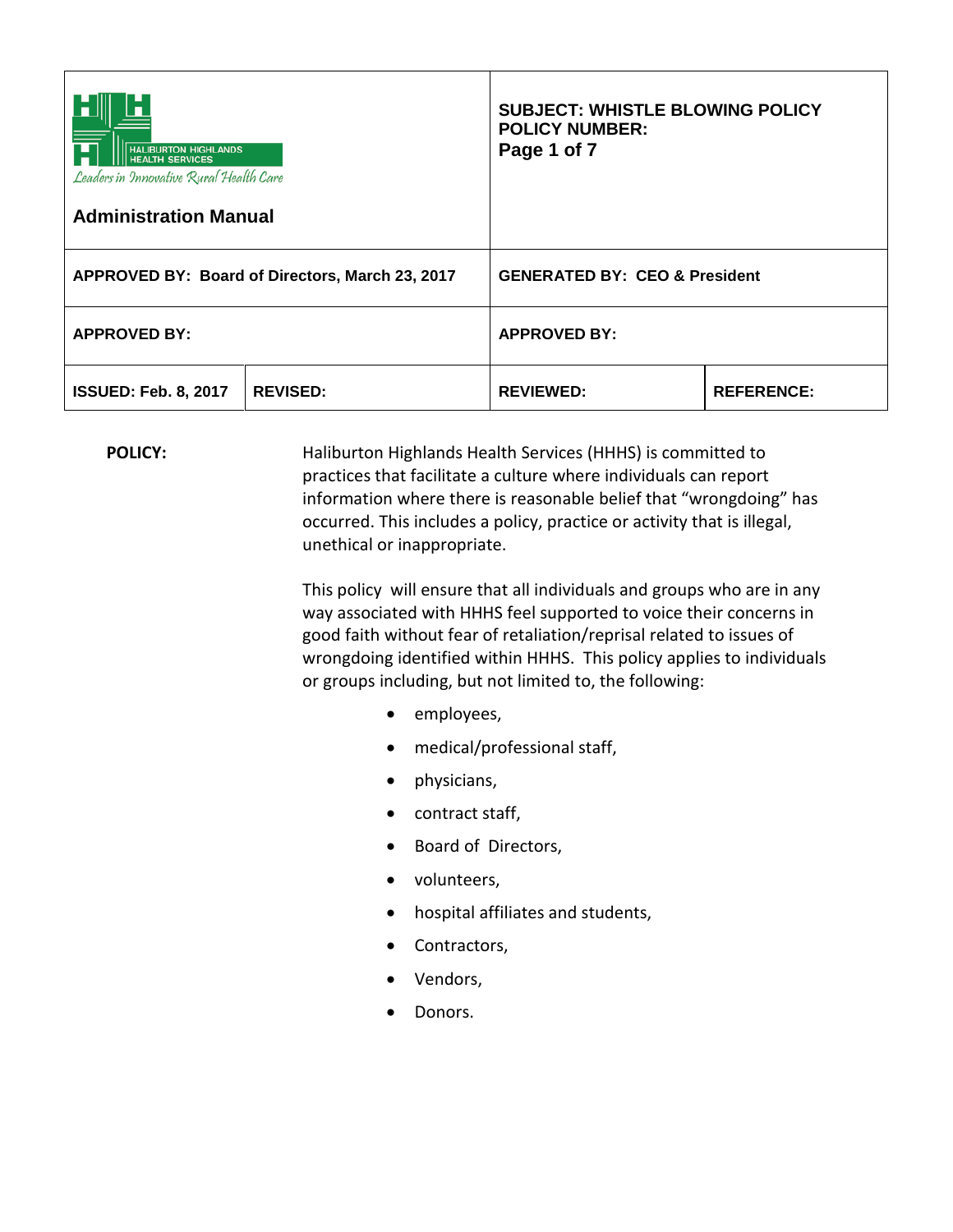| <b>HALIBURTON HIGHLANDS</b><br><b>ALTH SERVICES</b><br>Leaders in Innovative Rural Health Care<br><b>Administration Manual</b> |                 | <b>SUBJECT: WHISTLE BLOWING POLICY</b><br><b>POLICY NUMBER:</b><br>Page 2 of 7 |                   |
|--------------------------------------------------------------------------------------------------------------------------------|-----------------|--------------------------------------------------------------------------------|-------------------|
| APPROVED BY: Board of Directors, March 23, 2017                                                                                |                 | <b>GENERATED BY: CEO &amp; President</b>                                       |                   |
| <b>APPROVED BY:</b>                                                                                                            |                 | <b>APPROVED BY:</b>                                                            |                   |
| <b>ISSUED: Feb. 8, 2017</b>                                                                                                    | <b>REVISED:</b> | <b>REVIEWED:</b>                                                               | <b>REFERENCE:</b> |

## **BACKGROUND** Whistleblowing policies act to facilitate the ability of individuals to submit allegations of wrongdoing without fear of reprisal in order to ensure appropriate actions are taken to manage these infractions.

Accreditation Canada and industry best practice standards indicate that organizations should have a distinct policy in place to help encourage and enable the reporting of serious concerns related to alleged wrongdoing.

This policy will not apply to personal grievances concerning an employee's terms and conditions of employment, physician agreements with the hospital, volunteers and students/residents arrangements with the hospital, or any aspects of the working relationship in the hospital, allegations of harassment (staff or patients) or disciplinary matters. Such allegations are dealt with under current hospital policies and procedures (which may be accessed through Human Resources) and federal or provincial laws as appropriate.

## **This policy applies whether or not the information is confidential.**

Examples of such wrongdoing include but are not limited to:

- A violation of law, rule, regulation or policy;
- Gross mismanagement;
- Gross waste of funds;
- An abuse of authority;
- Violation of patient privacy and confidentiality
- A substantial and specific danger to public health;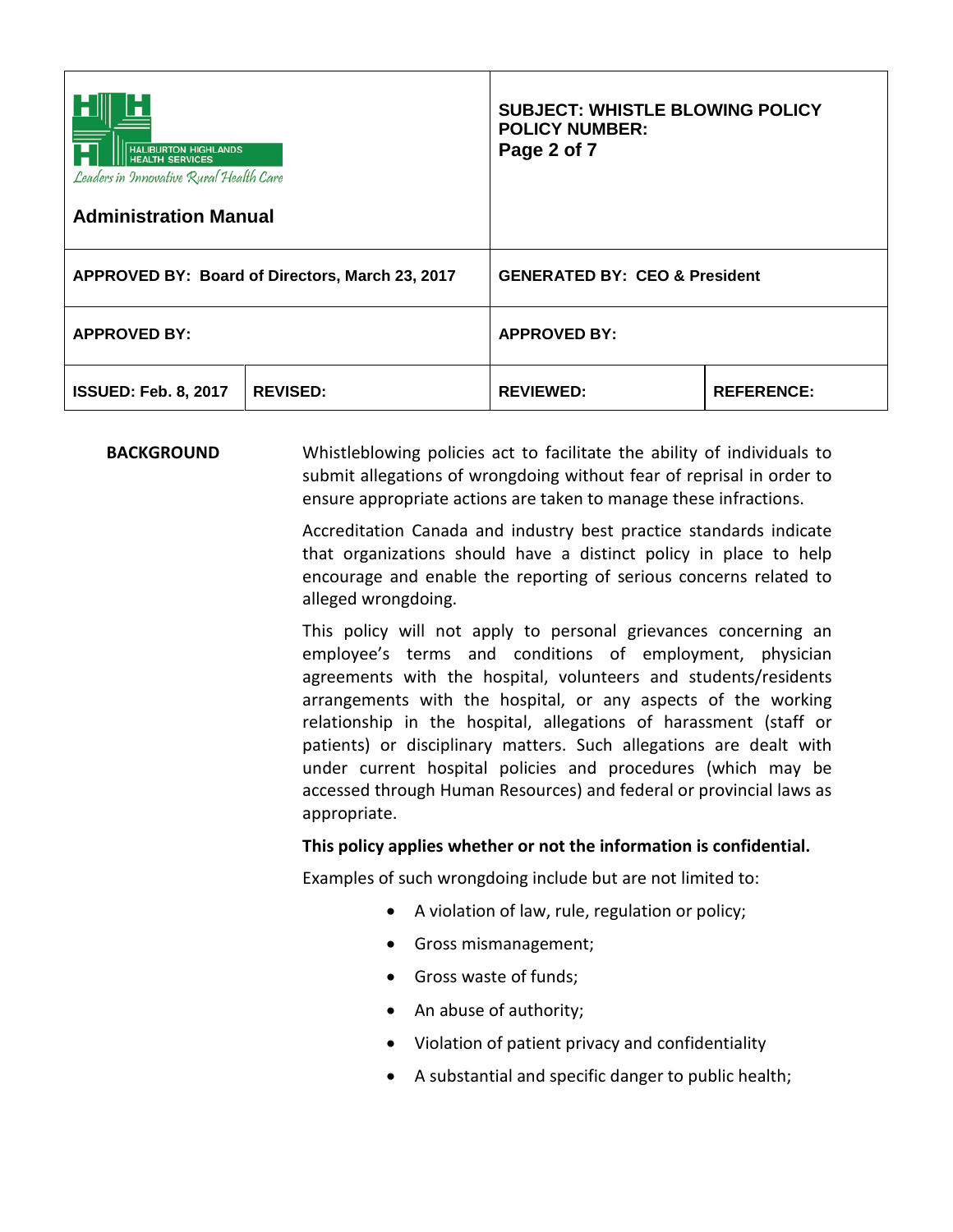| HALIBURTON HIGHLANDS<br>HEALTH SERVICES<br>Leaders in Innovative Rural Health Care<br><b>Administration Manual</b> |                                                                                                                    | <b>SUBJECT: WHISTLE BLOWING POLICY</b><br><b>POLICY NUMBER:</b><br>Page 3 of 7                                                                                                                                                                                                                                                                                                                                                                                                                                                                                           |                   |
|--------------------------------------------------------------------------------------------------------------------|--------------------------------------------------------------------------------------------------------------------|--------------------------------------------------------------------------------------------------------------------------------------------------------------------------------------------------------------------------------------------------------------------------------------------------------------------------------------------------------------------------------------------------------------------------------------------------------------------------------------------------------------------------------------------------------------------------|-------------------|
|                                                                                                                    | APPROVED BY: Board of Directors, March 23, 2017                                                                    | <b>GENERATED BY: CEO &amp; President</b>                                                                                                                                                                                                                                                                                                                                                                                                                                                                                                                                 |                   |
| <b>APPROVED BY:</b>                                                                                                |                                                                                                                    | <b>APPROVED BY:</b>                                                                                                                                                                                                                                                                                                                                                                                                                                                                                                                                                      |                   |
| <b>ISSUED: Feb. 8, 2017</b>                                                                                        | <b>REVISED:</b>                                                                                                    | <b>REVIEWED:</b>                                                                                                                                                                                                                                                                                                                                                                                                                                                                                                                                                         | <b>REFERENCE:</b> |
|                                                                                                                    | $\bullet$<br>$\bullet$<br>False invoicing<br>$\bullet$<br>$\bullet$<br>٠<br>$\bullet$<br>$\bullet$<br>Cheque fraud | A substantial and specific danger to public safety; or<br>Financial malpractice or fraud<br>Financial malpractice or fraud could include, but is not limited to:<br>Unauthorized/undisclosed benefit received from a<br>supplier, contractor or other hospital source<br>Submission of fraudulent expense accounts<br>Payroll fraud - false reporting of hours worked<br>Payroll fraud - use of sick leave when not sick<br>Inappropriate or false WSIB claim<br>Theft of hospital property<br>False employee benefit claims<br>False or misleading financial reporting. |                   |
| <b>DEFINITIONS</b>                                                                                                 | wrongdoing<br><b>Good Faith: Acting with honest motives</b><br>Respondent:<br>alleging the wrongdoing              | Allegation: Action of bringing forth information related to potential<br>Complainant: the individual bringing forth the allegation of potential<br>wrongdoing, also referred to as the Whistleblower.<br>The individual against whom the complainant is                                                                                                                                                                                                                                                                                                                  |                   |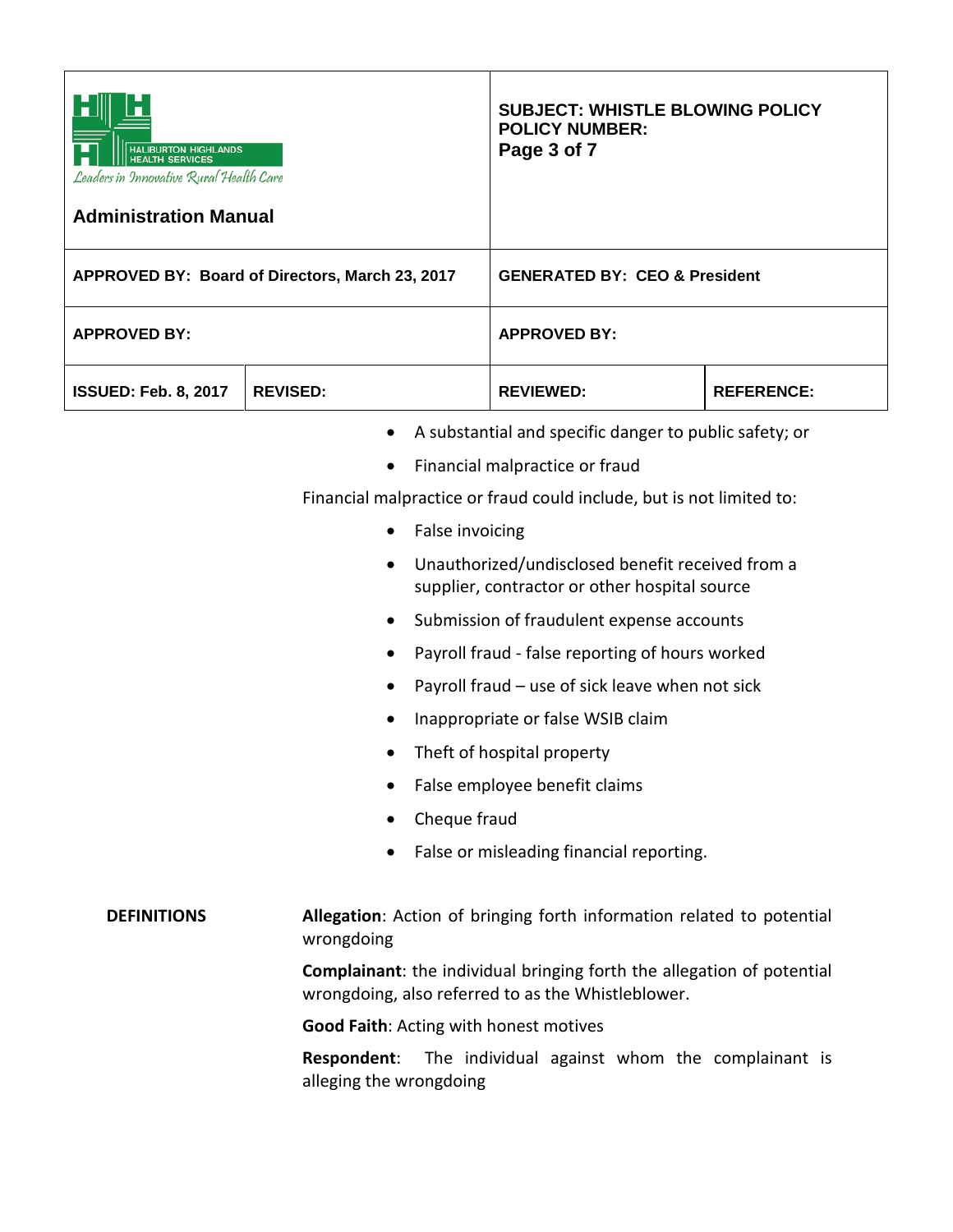| <b>HALIBURTON HIGHLANDS</b><br><b>HEALTH SERVICES</b><br>Leaders in Innovative Rural Health Care<br><b>Administration Manual</b> |                 | <b>SUBJECT: WHISTLE BLOWING POLICY</b><br><b>POLICY NUMBER:</b><br>Page 4 of 7 |                   |
|----------------------------------------------------------------------------------------------------------------------------------|-----------------|--------------------------------------------------------------------------------|-------------------|
| APPROVED BY: Board of Directors, March 23, 2017                                                                                  |                 | <b>GENERATED BY: CEO &amp; President</b>                                       |                   |
| <b>APPROVED BY:</b>                                                                                                              |                 | <b>APPROVED BY:</b>                                                            |                   |
| <b>ISSUED: Feb. 8, 2017</b>                                                                                                      | <b>REVISED:</b> | <b>REVIEWED:</b>                                                               | <b>REFERENCE:</b> |

**Reviewer**: The investigator of the allegation

**Vexatious**: also referred to as frivolous, is lacking or insufficient in evidence, and serves only to cause annoyance to the respondent

**Whistleblower**: Also referred to as Complainant, an individual who makes an allegation of what is perceived to be wrongdoing

**Wrongdoing:** A departure from acceptable ethical, clinical, safety or administrative expectations, behaviours and procedures.

- **GUIDING PRINCIPLES** 1. All allegations should be promptly reported.
	- 2. Allegations of crimes against people or property, such as assaults, rape, burglary, etc. should be immediately reported to the police by the complainant.
	- 3. Full confidentiality for the person making an allegation (the reviewer will not disclose the name of the individual, except in the case of a criminal offence when disclosure to the police and/or courts may be required) or unless the person is required to provide evidence in a civil proceeding.
	- 4. Should the name of the person making an allegation be identified, HHHS will treat reprisals towards this individual seriously and take appropriate disciplinary action given the circumstances.
	- 5. Allegations, which are determined to be vexatious, false or malicious after investigation, will be treated seriously and appropriate disciplinary action, will be taken, if warranted.
	- 6. HHHS will not attempt to knowingly conceal evidence and/or information relating to matters covered under this policy.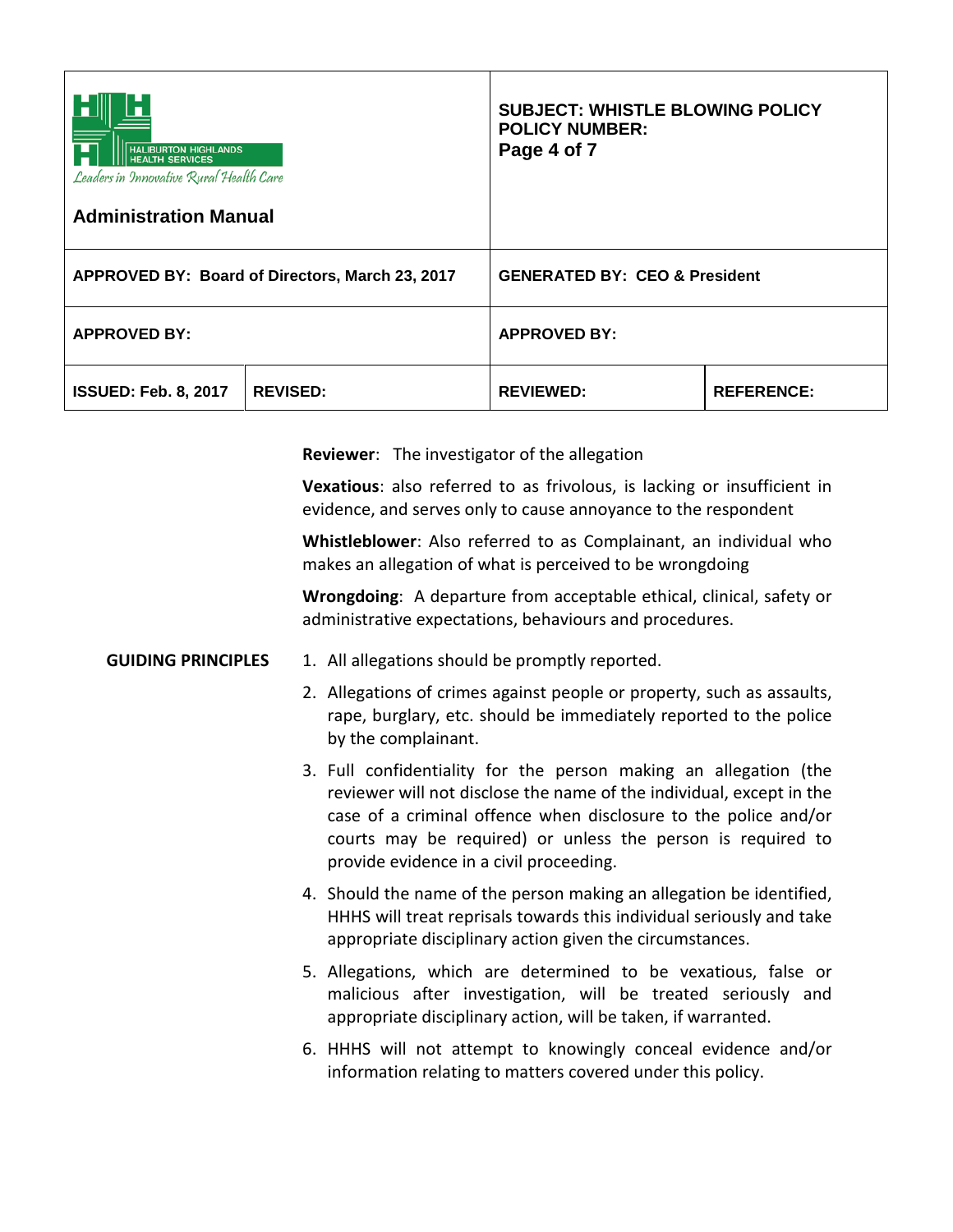| <b>HALIBURTON HIGHLANDS</b><br><b>HEALTH SERVICES</b><br>Leaders in Innovative Rural Health Care<br><b>Administration Manual</b> |                 | <b>SUBJECT: WHISTLE BLOWING POLICY</b><br><b>POLICY NUMBER:</b><br>Page 5 of 7 |                   |
|----------------------------------------------------------------------------------------------------------------------------------|-----------------|--------------------------------------------------------------------------------|-------------------|
| APPROVED BY: Board of Directors, March 23, 2017                                                                                  |                 | <b>GENERATED BY: CEO &amp; President</b>                                       |                   |
| <b>APPROVED BY:</b>                                                                                                              |                 | <b>APPROVED BY:</b>                                                            |                   |
| <b>ISSUED: Feb. 8, 2017</b>                                                                                                      | <b>REVISED:</b> | <b>REVIEWED:</b>                                                               | <b>REFERENCE:</b> |

**PROCEDURE** 1. Allegations within the scope of this policy will be submitted anonymously to an independent hotline reporting service. Contact information for the hotline is available on the HHHS internet and intranet.

- 2. Each anonymous allegation will be forwarded by the independent hotline reporting service to the appropriate reviewer as outlined below.
	- Allegations pertaining to staff and management will be automatically forwarded to the CEO and President. Depending on the allegation, the CEO and President may delegate to another reviewer, however, the CEO and President will continue to support the investigation as required.
	- Allegations referencing physicians will be sent automatically to the CEO and President, in addition to the Chief of Staff, to review and investigate. [Investigation will be co-ordinated by the President and CEO in consultation with the Chief of Staff.]
	- Allegations relating to the CEO and President or Chief of Staff will be forwarded directly to the Chair of the HHHS Board of Directors. Upon receipt of the allegation, the Chair will convene the Executive Committee to discuss appropriate next steps for review and investigation.
	- Allegations regarding the Board of Directors will be directed to an independent consultant or external agency for review and investigation, as predetermined by the Board.
- 3. Any expenses associated with an investigation require approval.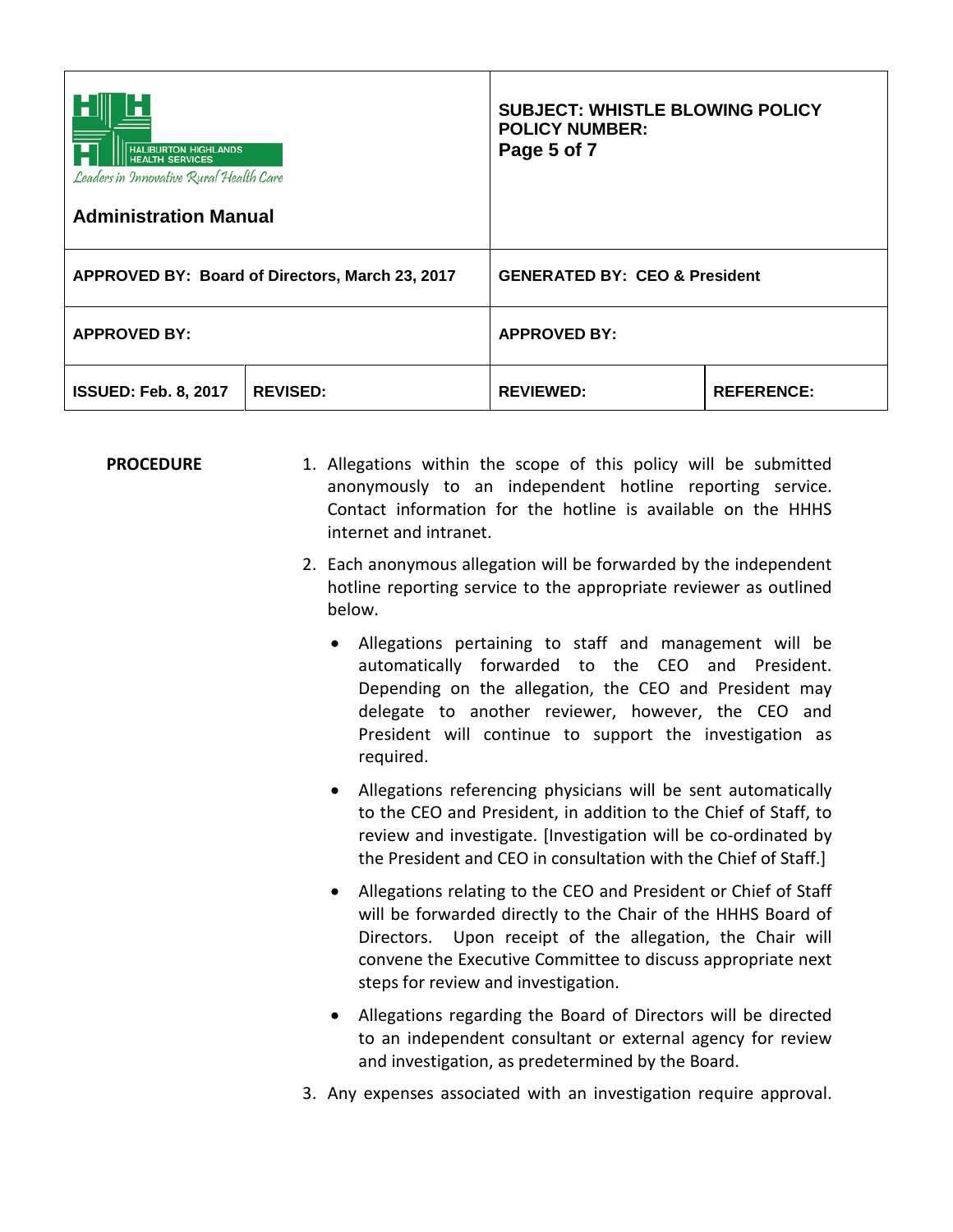| <b>IBURTON HIGHLANDS</b><br><b>HEALTH SERVICES</b><br>Leaders in Innovative Rural Health Care<br><b>Administration Manual</b> |                 | <b>SUBJECT: WHISTLE BLOWING POLICY</b><br><b>POLICY NUMBER:</b><br>Page 6 of 7 |                                                                                                                                                                                                                                                                                                                                                                                                                                                                                                                                                                                                                                                                                                                                                                                                                                                                                                                                                                                                                                                                                                                                                                                                                                                                   |                   |
|-------------------------------------------------------------------------------------------------------------------------------|-----------------|--------------------------------------------------------------------------------|-------------------------------------------------------------------------------------------------------------------------------------------------------------------------------------------------------------------------------------------------------------------------------------------------------------------------------------------------------------------------------------------------------------------------------------------------------------------------------------------------------------------------------------------------------------------------------------------------------------------------------------------------------------------------------------------------------------------------------------------------------------------------------------------------------------------------------------------------------------------------------------------------------------------------------------------------------------------------------------------------------------------------------------------------------------------------------------------------------------------------------------------------------------------------------------------------------------------------------------------------------------------|-------------------|
| APPROVED BY: Board of Directors, March 23, 2017                                                                               |                 |                                                                                | <b>GENERATED BY: CEO &amp; President</b>                                                                                                                                                                                                                                                                                                                                                                                                                                                                                                                                                                                                                                                                                                                                                                                                                                                                                                                                                                                                                                                                                                                                                                                                                          |                   |
| <b>APPROVED BY:</b>                                                                                                           |                 |                                                                                | <b>APPROVED BY:</b>                                                                                                                                                                                                                                                                                                                                                                                                                                                                                                                                                                                                                                                                                                                                                                                                                                                                                                                                                                                                                                                                                                                                                                                                                                               |                   |
| <b>ISSUED: Feb. 8, 2017</b>                                                                                                   | <b>REVISED:</b> |                                                                                | <b>REVIEWED:</b>                                                                                                                                                                                                                                                                                                                                                                                                                                                                                                                                                                                                                                                                                                                                                                                                                                                                                                                                                                                                                                                                                                                                                                                                                                                  | <b>REFERENCE:</b> |
|                                                                                                                               |                 | information<br>4. All<br>$\bullet$<br>$\bullet$                                | For internal reviewers, a budget request should be presented to<br>the CEO and President for approval. In the case of external<br>reviewers, an estimate of fees and expenses should be submitted<br>for approval to the CEO and President. If the investigation is a<br>result of a concern relating to the President and CEO or Chief of<br>Staff, the estimate of fees and expenses should be submitted to<br>the Chair of the Board of Directors for approval.<br>related<br>the<br>to<br>investigation<br>recommendations linked to the investigation will be documented.<br>5. The position of the Respondent of an allegation will dictate who<br>will be included in the investigation of the allegation, or whether<br>an outside firm will be retained to investigate.<br>6. All allegations will be reviewed based on the information provided<br>and the type / complexity of the issue. The investigation will be<br>completed by one or more of the following processes:<br>Investigated internally by HHHS<br>Referred to external auditors (financial)<br>Investigated by an independent external organization<br>7. Following the investigation, some matters may need to be<br>referred to a relevant outside organization, such as the police. | the<br>and        |
|                                                                                                                               |                 | initial report.                                                                | 8. Investigation of any allegation should begin within 5 business days<br>of the report and be completed within 30 days from the date of                                                                                                                                                                                                                                                                                                                                                                                                                                                                                                                                                                                                                                                                                                                                                                                                                                                                                                                                                                                                                                                                                                                          |                   |
|                                                                                                                               |                 |                                                                                | If the initial review of the allegation determines that no<br>investigation is warranted, this decision and reasons for the<br>decision will be communicated to the complainant in writing in                                                                                                                                                                                                                                                                                                                                                                                                                                                                                                                                                                                                                                                                                                                                                                                                                                                                                                                                                                                                                                                                     |                   |